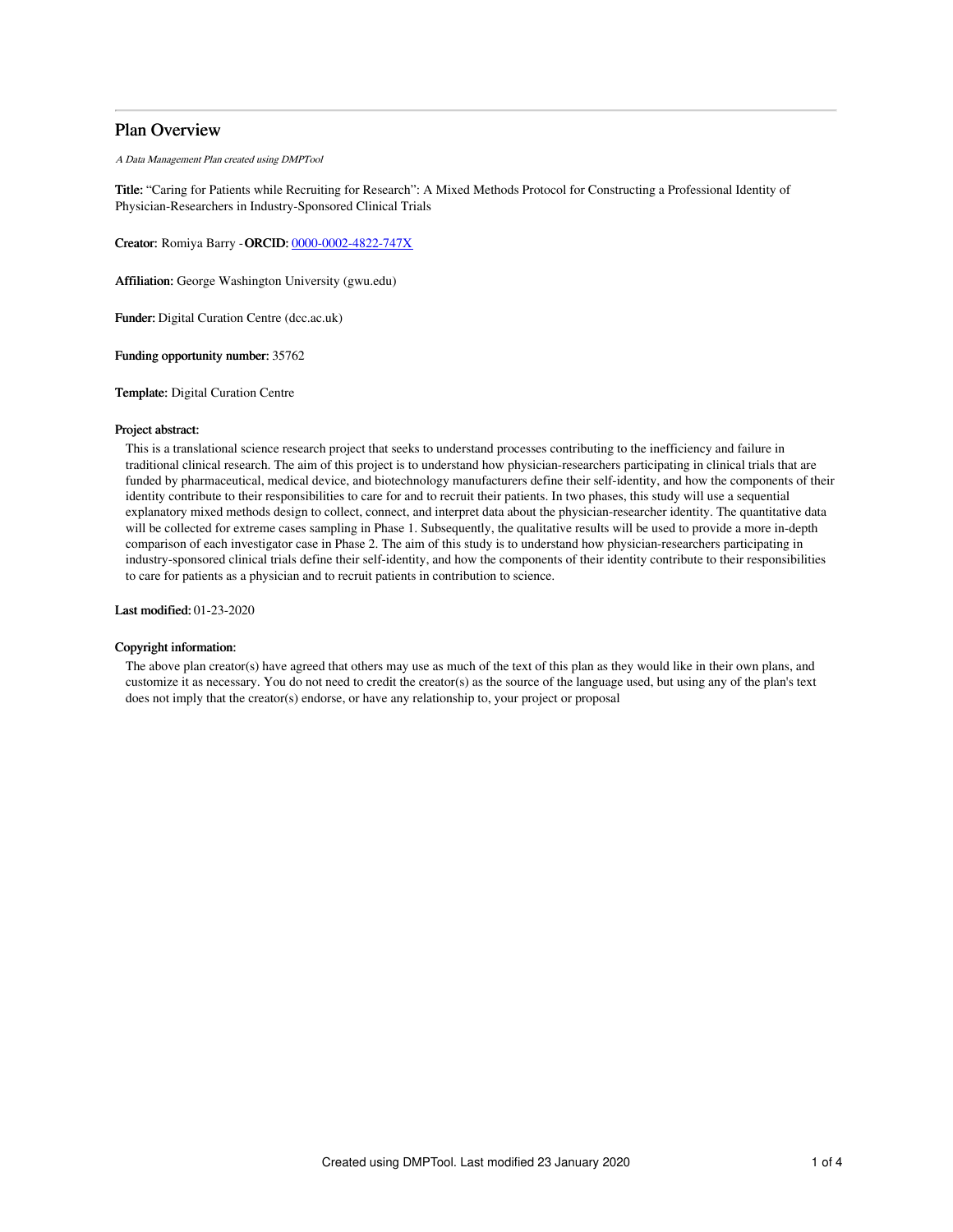## Data Collection

### What data will you collect or create?

Three types of data will be collected -- survey data, interview data, and documents.

The initial study phase will collect quantitative survey data based on the Physician Orientation Profile (POP) questionnaire, a tool for measuring how physician-researchers approach their patients and the clinical trial they are participating in as investigators (Taylor & Kelner, 1987). The adapted POP questionnaire includes two parts. The first collects demographic information and information about professional activities in both closed question and open text formats. The second part includes 45 binary response questions aligned to a therapist-experimenter continuum.

Qualitative data will be collected using a semi-structured interview protocol. Audio recordings will be taken of the interviews. The interviews will be directly transcribed and the interview scripts and analytic memos will be added to the database. Code books from the thematic analysis of the interviews will be created and added to the study database. Additionally, if follow-up interviews are performed, they will be similarly transcribed and added to the database.

Publicly available documents will be collected to triangulate the data in the investigator cases. Data will be gathered from ClinicialTrials.gov, professional society websites (if publicly available without membership), published trial reports from PubMed, and institutional/practice websites. Code books from the content analysis of the collected documents will be created and added to the study database.

### How will the data be collected or created?

### Data Collection Tools

The POP questionnaire will be recreated in electronic format using REDCapTM electronic data capture tools hosted at Children's National Medical Center and accessted via The George Washington University server. The Clinical and Translational Science Institute at Children's National (CTSI-CN) is supported through the National Institutes of Health (NIH) Clinical and Translational Science Award (CTSA) Program, grant UL1TR001876 and KL2TR001877. The CTSA program is led by the NIH's National Center for Advancing Translational Sciences (NCATS).

REDCap (Research Electronic Data Capture) is a secure, web-based application designed to support data capture for research studies, providing 1) an intuitive interface for validated data entry; 2) audit trails for tracking data manipulation and export procedures; 3) automated export procedures for seamless data downloads to common statistical packages; and 4) procedures for importing data from external sources. REDCap has the capability to export the collected data to Microsoft Excel and SPSS, the software programs that will be used in this study for analysis.

The questionnaires will be built and managed by the student investigator on the secure, HIPAA compliant, web-based application using the online designer. The database build will be verified by the study investigator by dowloading and reviewing the data dictionary. At least one round of usability testing of the survey will be completed by 2-5 people not associated with the research study. Participants will then access the survey using a public link to the customized REDCap survey page.

Transcription of the audio interviews will be completed by the student investigator using software for audio segmenting, labeling, and transcription software. Transcripts will be uploaded to qualitative software on the local system for analysis. During the qualitative phase analysis, a codebook will be developed.

### Version Control

Versioning of files will be controlled through the following naming system: [data type]\_[data name]\_[YYYY-MM-DD]\_v[xx.yy]

- where [data type] describes the ExportData, Protocol, ICF, DataDictionary, InterviewGuide, CaseBook, etc.
- where [data name] describes the file such as POP1, POP2, Case4Caring1, Case4Science2, Qual1, Quant2, etc.
- where YYYY-MM-DD is the four digit year, two digit month, and two digit day the file is created  $\bullet$  where 'xx' is the sequential number of major revision and 'yy' is the number of times the file is modified
- 

## Documentation and Metadata

### What documentation and metadata will accompany the data?

Each transcript (both clean and coded) and audio recording will be uploaded to the participant study record in REDCap and maintained with the participant case. The final codebook, analytic memos, and field notes will be uploaded to the File Repository in REDCap.

## Ethics and Legal Compliance

### How will you manage any ethical issues?

Institutional Review Board Oversight

The study was determined to be research that is exempt from IRB review under DHHS regulatory, category 2. The study was administratively reviewed by The George Washington University, Office of Human Research, ohrirb@gwu.edu, 202-994-2715. The IRB study number is NCR191792 and the approval date is 19 December 2019. Informed Consent Process

This study waives documentation of consent (electronic or verbal consent). In the informed consent process, an electronic informed consent process will be utilized where the participant will view consent form online in electronic format on a computer and/or personal mobile device. The IRB Stamped/Approved PDF Consent Form will be uploaded into REDCap for participants to download and review. The study participant will be able to download and acknowledge that the document was read. The study participant must agree to the following statement before confirming eligibility to participate:

I do not have any questions about the research study, and I do not need to review the research with a study team member

If the participant answers 'False" to any question, the survey will end. The participant may return to the consent form by accessing the public link again. If the participant answers "True" to the document review questions, the page will remain active and the participant may continue to verify eligibility to participate in the study. The study participant must complete all required fields for the consent form to be validated in REDCap. Without validation in REDCap, the system will not allow the participant to advance to the data collection phase of the study. Additional consent will be required for participation in Phase 2 of the study for the qualitative interviews. The consent form will be delivered via email to the selected cases after agreement to continue in Phase 2 of the research but prior to the interview. The consent forms will be reviewed during the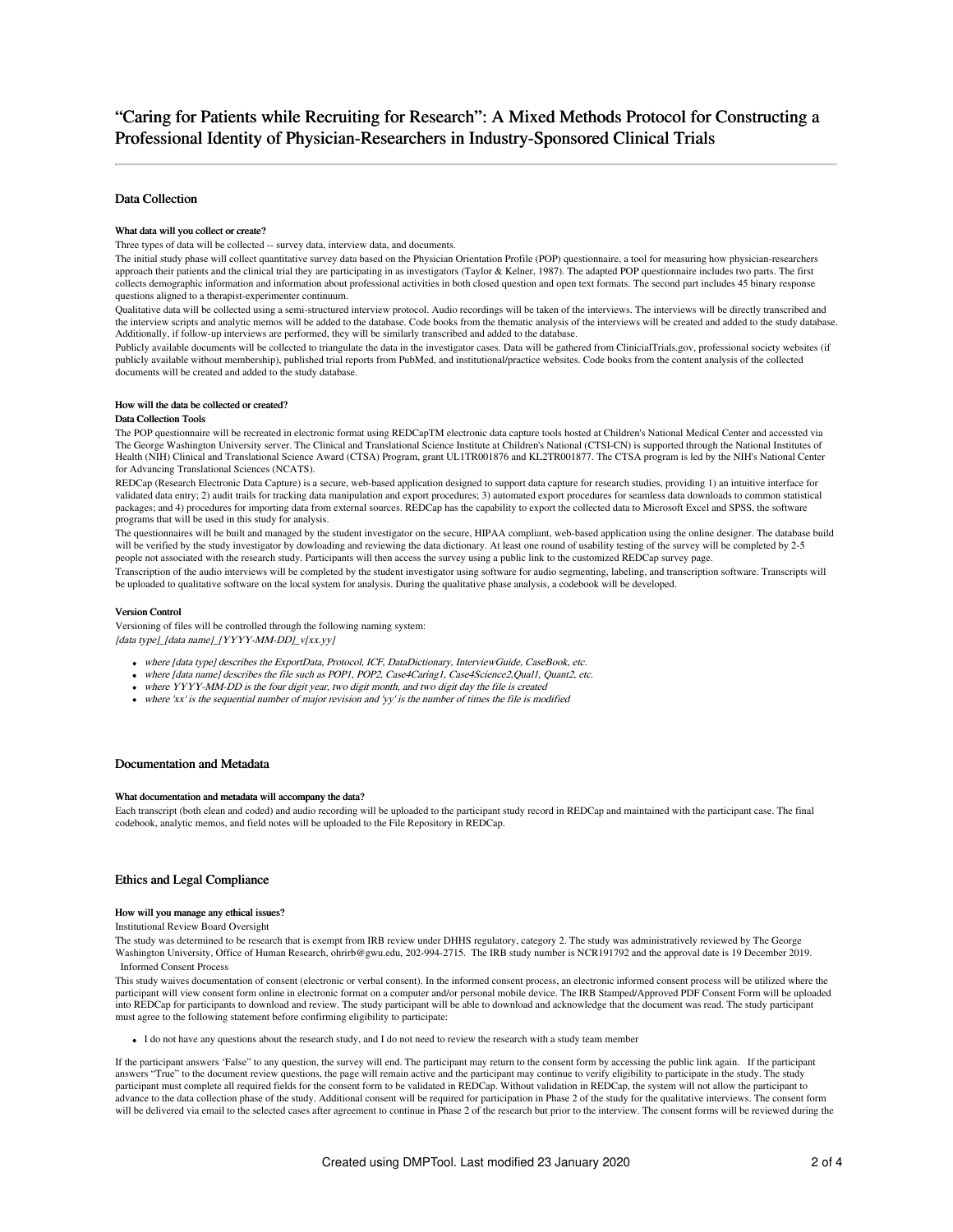beginning of the interview and participants will provide verbal agreement to continue participation in the study. Confidentiality and Privacy

There are three primary risks associated with this work: breach of privacy; breach of confidentiality; and the psycho-social risk due to the interview process and the stress of participating in a research study. Steps will be taken to mitigate these risks including the use of GW's private secured servers. Only the research team members and the peer auditor will have access to the study data, including the participant email address.

The following personal and demographic information will be collected from each participant:

- Name
- Age
- Email
- Race / ethinicity
- Sex
- Department / Division
- State

A participant ID is automatically assigned by the REDCap system when a participant signs up with an email address. The email address the participant enters on the consent form will be associated with the

participant Record ID. This email address is where the participant will receive correspondence about the study, including links for the follow-up study surveys.

The participant email address is used as a login to complete the remaining survey instruments. If the

participant is selected as an exemplar case for the qualitative phase of the study, this email address will be used to invite the participant to be interviewed. Therefore, the email address is associated with the

### participant study record. The link is maintained within REDCap.

The participant name is never collected in Phase 1 of the study for the online questionnaires. During Phase 2, the participant will be referred by his/her name during the course of the interview and this will be recorded via audio. However, in the study report, an alias will be assigned to the cases and the participant's name will not be associated with the data in the study report.

### How will you manage copyright and Intellectual Property Rights (IP/IPR) issues?

Permission to adapt and to use the Physician Orientation Profile questionnaire has been received from Merrijoy Kelner, Ph.D., co-author on the development and study of the Physician Orientation Profile.

## Storage and Backup

### How will the data be stored and backed up during the research?

Quantitative study data will be collected and managed using REDCap electronic data capture tools hosted at Children's National Medical Center. The questionnaires will be built and managed by the student investigator on the secure, HIPAA compliant, web-based application. All data will be stored on the secure hosted server. Each transcript (both clean and coded) and audio recording will be uploaded to the participant study record in REDCap and maintained with the participant case. The final code book, analytic memos, and field notes will be uploaded to the File Repository in REDCap.

Additionally, all study data will be hosted on the GWU IT-managed OneDrive. Back-up copies of data will be made at regular intervals for storage on external media and secured in a locked safe in the student investigator's office.

#### How will you manage access and security?

Only the study team will have access to the participant name for Phase 1 and associated study record ID. The Principal Investigator will have access to data stored in the REDCap system as part of the study team.

Only the student investigator will have access to the OneDrive data and the back-up media.

## Selection and Preservation

#### Which data are of long-term value and should be retained, shared, and/or preserved?

All data will be retained for up to 5 years following completion of the study. Participants may elect to have data destroyed after completion of the study.

### What is the long-term preservation plan for the dataset?

Participants may elect to have data destroyed after completion of the study. After 5 years, all portable media containing recordings will be destroyed before discarding the physical media. . They will be documented as not recoverable. All recordings saved to an institution-based server will be deleted from the server and temporary files and recycle bin expunged.

## Data Sharing

### How will you share the data?

Data will be de-identified and, after completion of this study, the email addresses will be deleted from all study records, creating an anonymous dataset for future research. Then, the quantitative data may be made available for re-use. Data may be made available for use after the completion of this research project. Due to ethics and privacy issues associated with the personal, sensitive nature of the qualitative data, data will not be shared with users outside of the research team.

### Are any restrictions on data sharing required?

Exclusive use of the data is needed to support the student researcher's dissertation project. Following completion of the dissertation project, secondary use of the quantitative